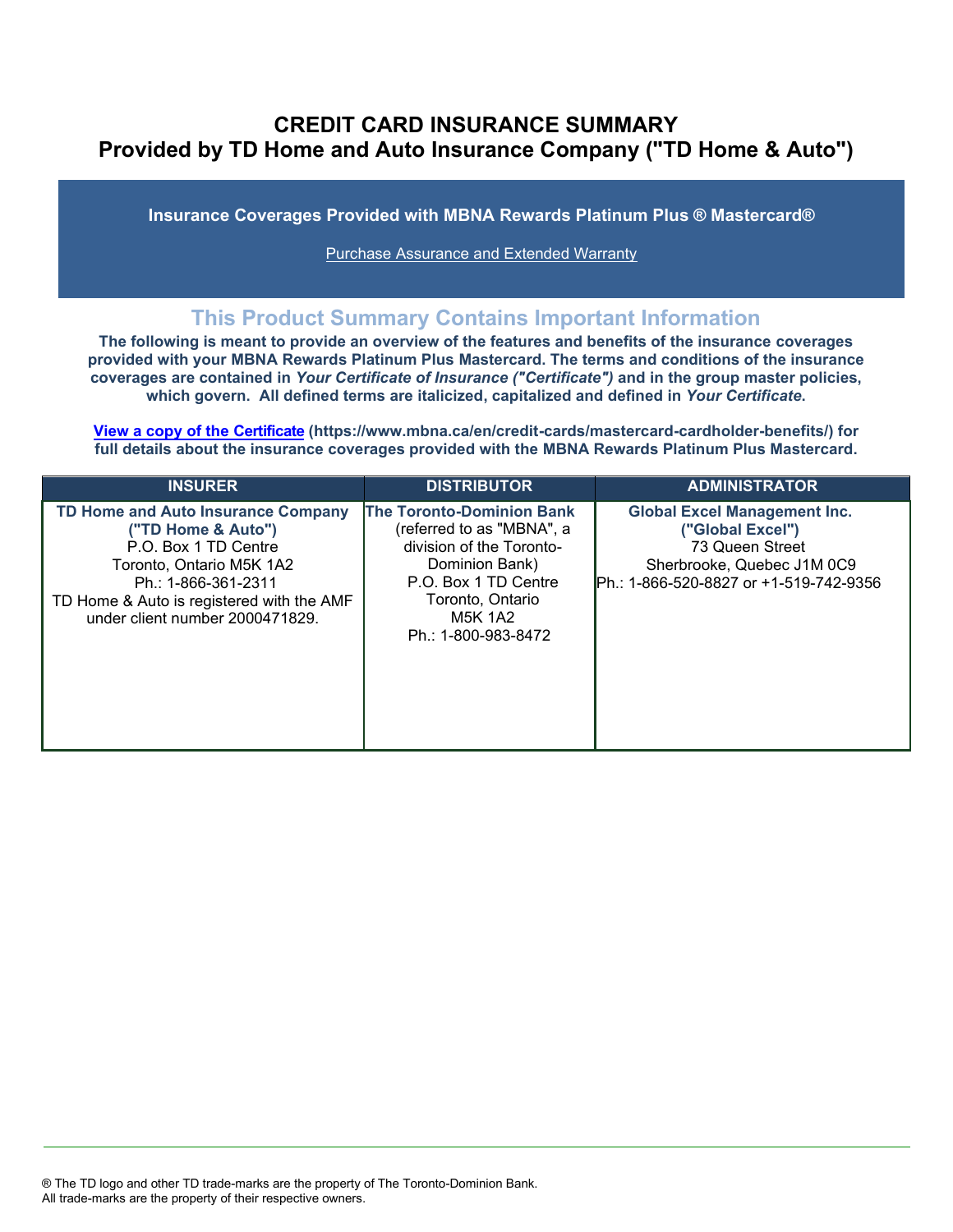# **General Information You Need to Know**

The following is applicable to **all insurance coverages** provided with the MBNA Rewards Platinum Plus Mastercard, unless otherwise specified*:*



**Complaint Handling:** For information about our complaint processing policy and where a complaint may be filed, please visit our Customer Service & Problem Resolution page at: **<https://www.tdinsurance.com/customer-service/problem-resolution>**.



**Misrepresentation:** *You* must be accurate and complete in *Your* dealings with the *Insurer* at all times. The *Insurer* will not pay a claim if *You*, any person insured under *Your Certificate* or anyone acting on *Your* behalf makes a misrepresentation, attempts to deceive or mislead the *Insurer*, or makes a fraudulent, false or exaggerated statement or claim.



**Cancellation:** Insurance coverages are considered canceled on the date the credit card account is closed. If, at any time, *You* don't want these insurance coverages, *You* can decide not to use them or contact *Your* credit card provider to apply for a different credit card with alternative insurance coverages.



**Cost:** No fee will be charged for the insurance coverages provided with the MBNA Rewards Platinum Plus Mastercard.



**Claims:** *You* must report *Your* claim to *Our Administrator* by calling 1-866-520-8827 no later than the following time limits after the date the covered event(s) occurred:

### **Purchase Assurance and Extended Warranty Protection**

o 30 days; refer to section General Provisions under "Claims" for full details

Once *We* have approved the claim, *We* will notify *You* and payment will be made within 60 days. If the claim has been denied, *We* will inform *You* of the claim denial reasons within 60 days. *You* can appeal the decision by submitting new information to *Our Administrator*. For complete details, please see the applicable claims section (as listed above) in *Your Certificate.*

### **Eligibility:**

| ничмицу.                                                  |                                                     |                                                                                                                                                                                                                 |  |  |
|-----------------------------------------------------------|-----------------------------------------------------|-----------------------------------------------------------------------------------------------------------------------------------------------------------------------------------------------------------------|--|--|
| <b>Benefit</b>                                            | Who is Eligible                                     | <b>Additional Eligibility Requirements</b>                                                                                                                                                                      |  |  |
| <b>Purchase Assurance and</b><br><b>Extended Warranty</b> | <b>Primary Cardholder</b><br><b>Authorized User</b> | When the Insured Person<br>charges the full cost of<br>covered property to the<br>Account; or<br>If the Insured Person<br>purchases an item using an<br>access cheque issued in<br>connection with the Account. |  |  |

**Note:** For full details, please see the "Eligibility" section and/or the definition of "*Insured Person*" in the *Certificate*.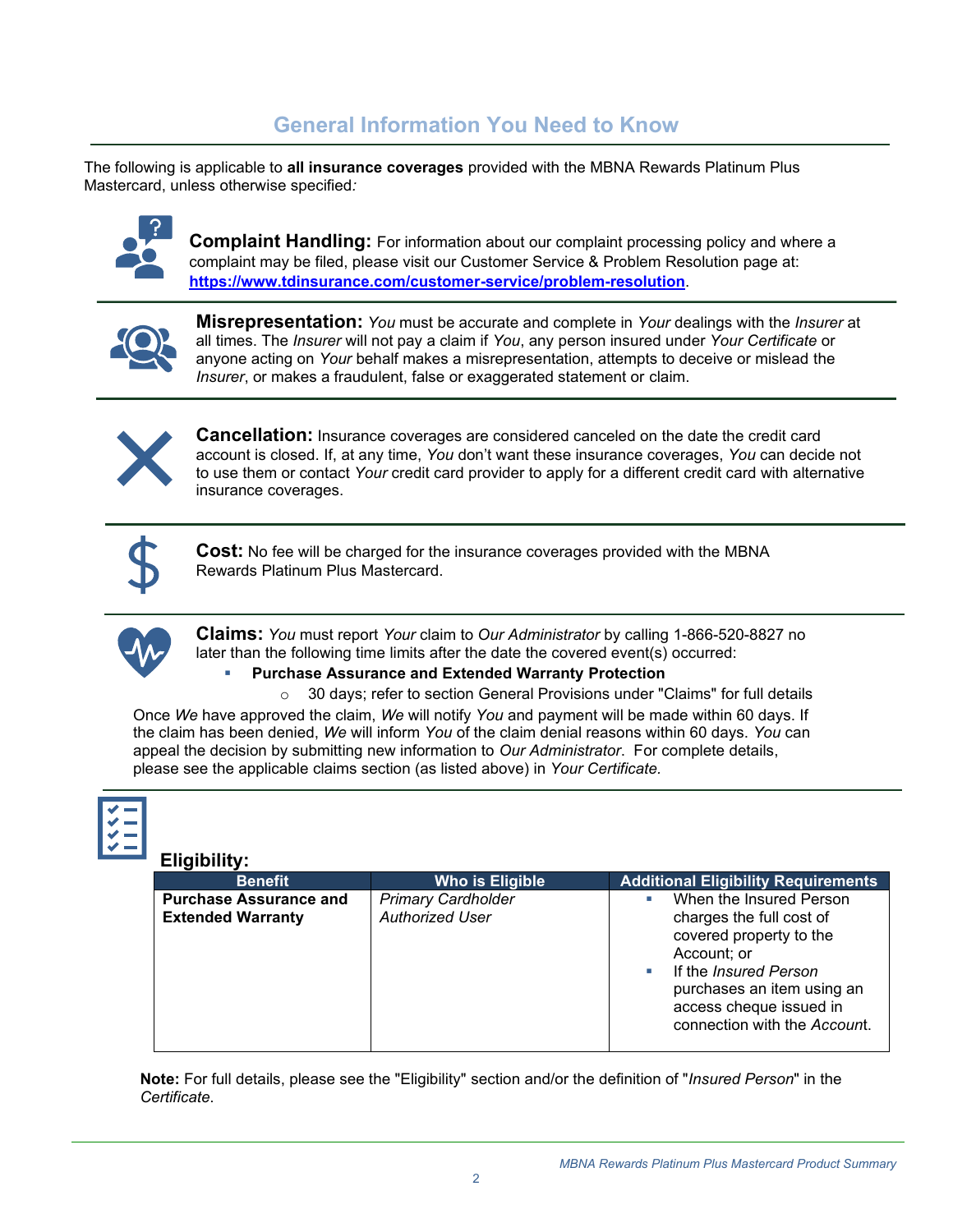# **Purchase Assurance and Extended Warranty Protection**

<span id="page-2-0"></span>*Issued by TD Home & Auto under Group Policy Number TDGV012 (the "Policy") to MBNA, a division of The Toronto-Dominion Bank (the "Policyholder"). Global Excel provides Claims and Assistance services under the Group Policy*

## **What is included in this coverage?**

**Purchase Assurance** covers against theft or damage to covered personal property item purchased by the *Insured Person* and not otherwise insured. If item is stolen or damaged, it will be repaired, replaced or reimbursed at the purchase price (not excluding taxes) at the insurer's discretion.

### **Extended Warranty Protection**

Extended Warranty Protection benefits apply when the full cost of an item is charged to the MBNA Rewards Platinum Plus Mastercard.

| <b>Benefit</b>           | <b>Maximum Benefit Payable</b>                                                                                                                                                                                                                             |
|--------------------------|------------------------------------------------------------------------------------------------------------------------------------------------------------------------------------------------------------------------------------------------------------|
| Purchase<br>Assurance    | Coverage for eligible new items You purchase with your MBNA Rewards Platinum<br>Plus Mastercard, should they be stolen or damaged within 90 days of purchase.                                                                                              |
| <b>Extended Warranty</b> | Coverage for eligible new items You purchase with your MBNA Rewards Platinum<br>Plus Mastercard. If the item comes with a Manufacturer's Warranty valid in<br>Canada, you may be entitled to double the warranty period for up to 24 additional<br>months. |

### **What are the benefits?**

## **What are the limitations and exclusions?**

### **Purchase Assurance:**

This insurance contains limitations and exclusions. The following items are not covered:

- a. Travelers cheques, money (paper or coin), tickets, bullion, bank notes, negotiable instruments or other numismatic property;
- b. Documents;
- c. Animal or living plants;
- d. Mail order purchase until delivered and accepted by the Cardholder;
- e. Golf balls;
- f. Automobiles, motorboats, airplanes, motorcycles, motorscooters, snowblowers, riding lawnmowers, golf carts, lawn tractors, trailers or any other motorized vehicles, or any of their respective parts or accessories
- g. Computers, software, their parts and accessories (collectively considered one item). Coverage is limited to \$500 for each item loss.
- h. Jewelry and fine art (art objects) (collectively considered one item). Coverage is limited to \$500 for each item loss.
- i. Lifetime accumulative limit of \$60,000 per *Account*.
- j. *You* will receive no more than the purchase price (not including taxes) of the protected item as recorded on the *Mastercard* sales receipt

### **Extended Warranty:**

This insurance contains limitations and exclusions. The following items are not covered:

- a) Used items; or
- b) Any motorized vehicles or any of their respective parts or accessories.
- c) The extended warranty applies to any parts and/or labour costs resulting from mechanical breakdown or failure of a covered item, or any other obligations that were specifically covered under the terms of the original manufacturer's warranty that is valid in Canada.

For complete details, please see the Purchase Assurance and Extended Warranty Certificate of Insurance sections in *Your Certificate.*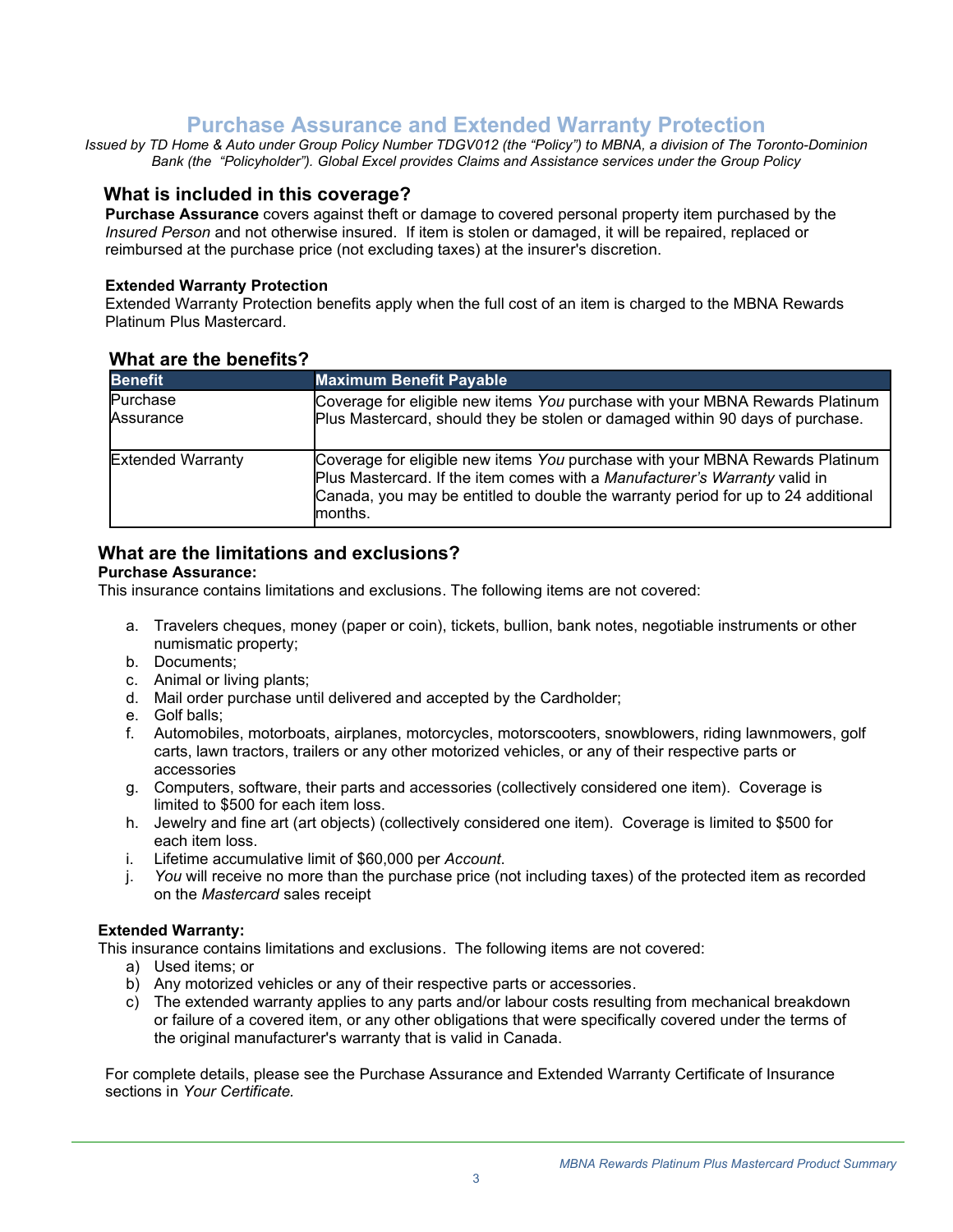# <span id="page-3-0"></span>**CREDIT CARD INSURANCE SUMMARY Provided by American Bankers Insurance Company of Florida**





# **This Summary Contains Important Information**

**The Summary within is meant to provide an overview of the features and benefits of the insurance coverage ("Coverage") provided with your MBNA Rewards Platinum Plus Mastercard.**

| <b>INSURER</b>                                                                                                                                                                                                                                                                                                                                                                              | <b>POLICYHOLDER / DISTRIBUTOR</b>                                                                                                                                            |
|---------------------------------------------------------------------------------------------------------------------------------------------------------------------------------------------------------------------------------------------------------------------------------------------------------------------------------------------------------------------------------------------|------------------------------------------------------------------------------------------------------------------------------------------------------------------------------|
| <b>ASSURANT®</b><br>American Bankers Insurance Company of<br>Florida*<br>*Carries on business in Canada under the trade<br>name Assurant®†<br>5000 Yonge Street, Suite 2000 Toronto, Ontario<br>M2N 7E9 Phone: 1-877-654-7511<br>Client number of the insurer with the Autorité des<br>marchés financiers: 2000979997<br>Website of the Autorité des marchés financiers:<br>lautorite.gc.ca | <b>The Toronto-Dominion Bank</b><br>(referred to as "MBNA", a division of The<br>Toronto-Dominion Bank)<br>P.O. Box 1 TD Centre<br><b>Toronto, Ontario</b><br><b>M5K 1A2</b> |

## **Who qualifies for this Coverage?**

The primary cardholder of a MBNA Rewards Platinum Plus Mastercard who is a natural person, resident of Canada.

## **Who is insured under this Coverage?**

Cardholder ("you" and "your"): Primary cardholder and any authorized user who is also a resident of Canada and to whom a MBNA Rewards Platinum Plus Mastercard has been issued and whose name appears on the card.

## **What is the cost of this Coverage?**

No fee will be charged for the insurance coverage provided with the MBNA Rewards Platinum Plus **Mastercard** 

## **What is this Coverage?**